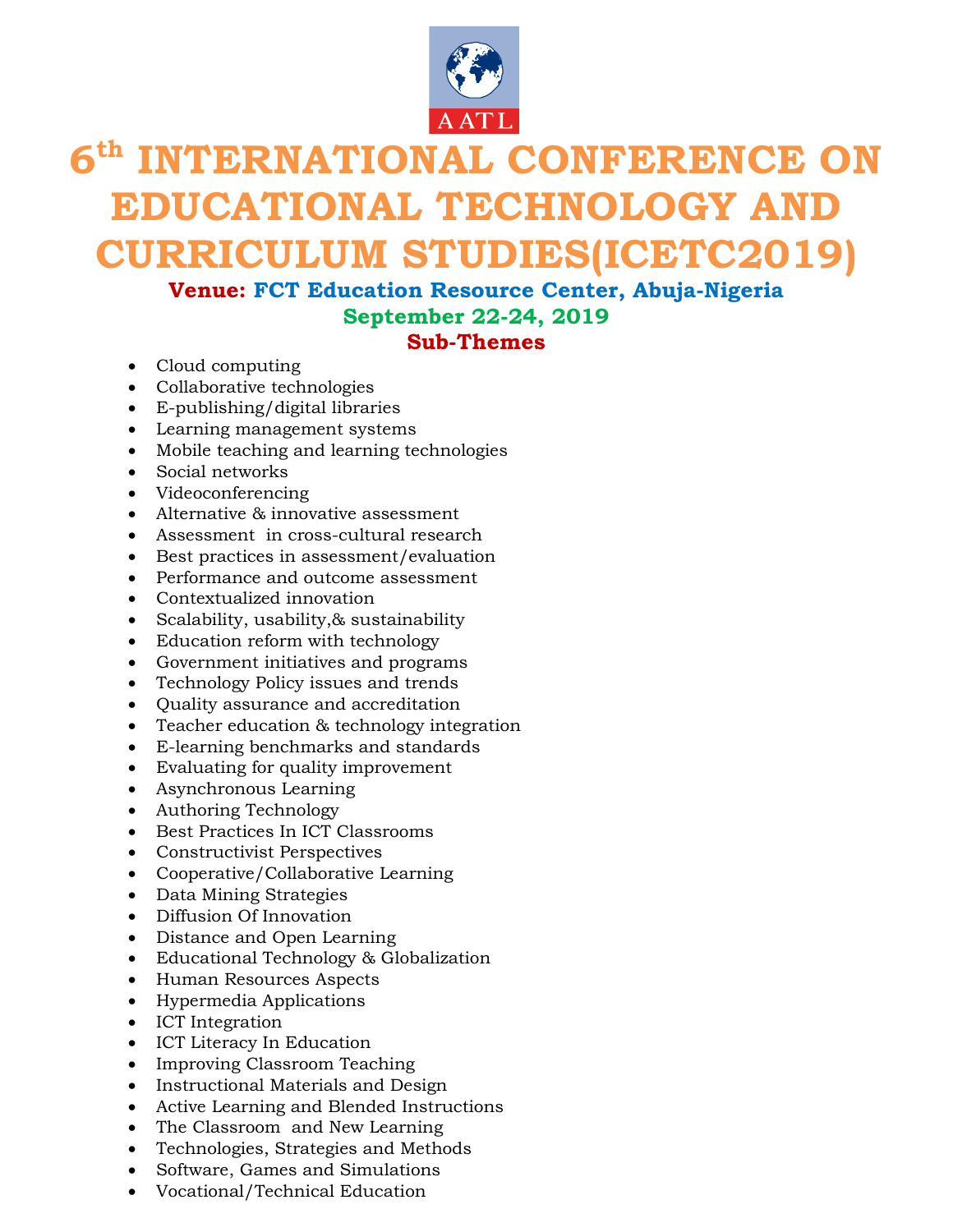- Educational Projects and Innovations
- Experiences in Learning
- Virtual Technologies
- Learning Objects and Technology
- Asynchronous Learning
- Content Management Systems
- Innovative Teaching Strategies
- Learning Management Systems
- Online Assessment
- Online Collaboration
- Online Forum Discussion
- Smart-Board Teaching
- Table of Specifications
- Virtual Classrooms
- Digital Libraries
- E-Learning Strategies
- Curriculum Design
- Networks, Partnerships, and Exchanges
- Competencies and perspectives
- Courses, programs, degrees
- Learning barriers, challenges
- Learning communities/Environments
- Learning partnerships and innovations
- Innovative Approaches to Learning
- Contextualized & real-world learning
- Case, Scenario & Project -based learning
- Collaborative learning
- Communities of practice
- Electronic Performance Support Systems
- Game-based learning
- Learner-centered, and self-directed learning
- Learning management and support systems
- Lifelong, informal & nontraditional learning
- On-demand and just-in-time learning
- Participatory learning and media
- Personalized learning environment
- Virtual reality learning environments
- Free and open source software
- Learning portals
- Localization of content and knowledge
- Online language learning
- Open access publishing
- Open courses, learning, and open resources
- Publishing, copyright and other legal issues
- Open projects, partnerships, and consortia
- Participatory/contributory communities
- Socially Responsive Learning
- Digital divide issues, initiatives, and cases
- Digital and social media for engaging youth
- Ethical, cultural, historical aspects
- social issues in technology use
- Education online films,
- Documentaries, news, & other media
- Learning technologies for change
- Rural community learning and technology
- Technology solutions for the marginalized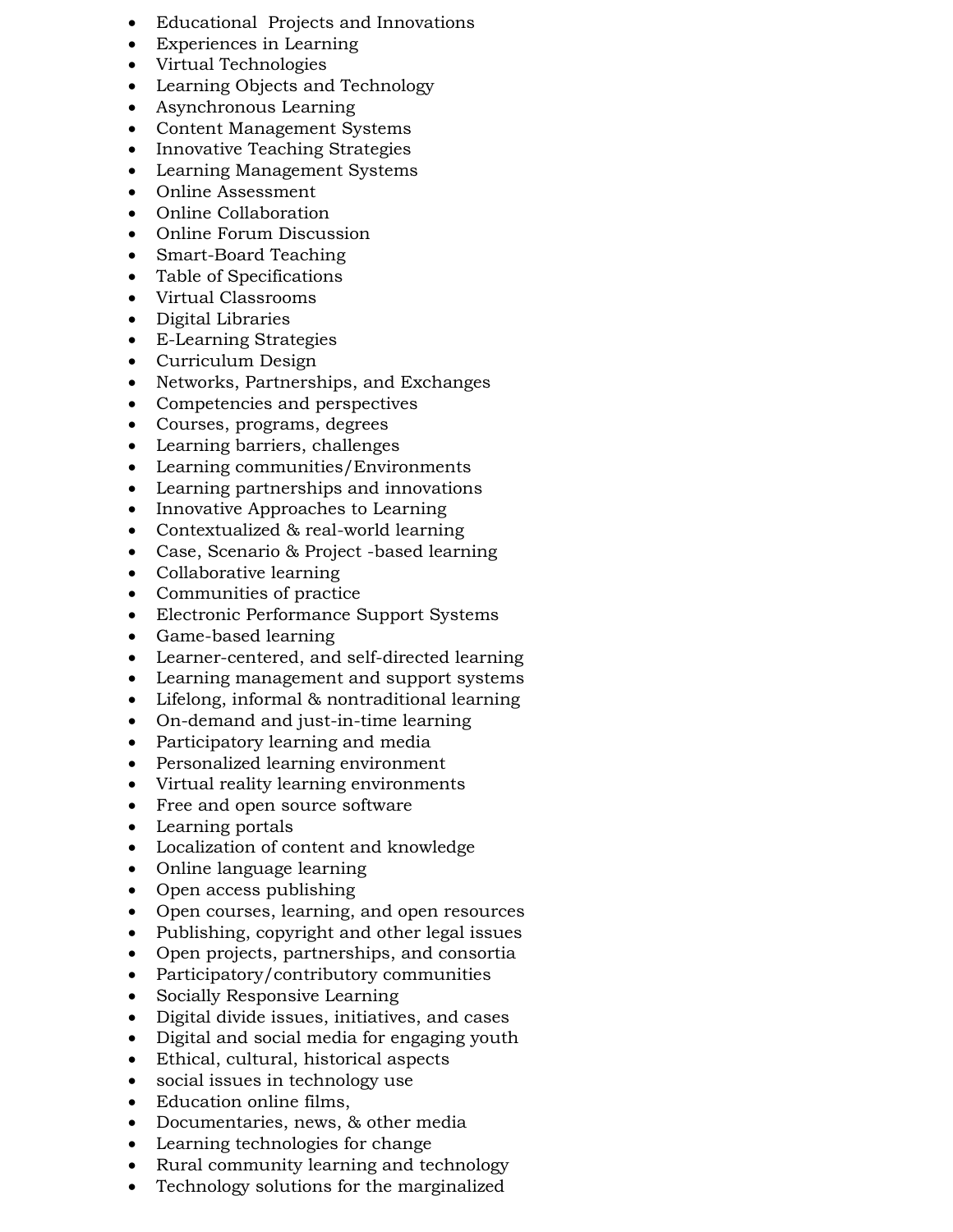- Technology uses in multicultural contexts
- Flexible learning/Training
- Innovative online learning & programming
- Mobile and ubiquitous learning
- Online learning environments
- Mobile Communication Services
- Agents and Multi-Agents systems for ICT
- Antennas & Propagation
- Artificial Intelligence / Expert Systems
- Bioinformatics and Scientific Computing
- Environmental Technology
- Broadband & Intelligent Networks
- Business Information Systems
- Econometrics
- ICT Systems and Networks
- Complex Systems: Modeling
- Computational Intelligence Applications
- Computer Vision & Pattern Recognition
- Data Base Management
- Data Generation and Data Fusion
- Data Warehousing, Ontology &Databases
- Distributed Sensor Networks
- E-Commerce & E-Business
- Mining Technology
- E-Government & E-Working
- E-Health & Biomedical Applications
- E-Learning & E-Collaborations
- Emerging Technologies & Applications
- Ethical &Legal issues in Environment
- Evolutionary & Genetic Algorithms
- Fuzzy Logic & Systems
- Fuzzy, ANN & Expert Approaches
- Human-Computer Interaction
- ICT & Banking
- ICT & Intelligent Transportation
- ICT in Environmental Sciences
- Image & Multimedia Applications
- Image Analysis and Processing
- Information & Data Security
- Information Indexing & Retrieval
- Information Management Systems
- Information Processing
- $\bullet$  Information systems & Applications
- Intelligent Computing Systems
- Internet Applications & Performances
- Knowledge Based Systems
- Time Management
- Knowledge Development
- Machine Learning Technologies
- Machine Vision & Remote sensing
- Management Information Systems
- Geographical Information Systems
- Mobile Networks & Services
- Mobile/Wireless Computing
- Natural Language Processing
- Network Management and Services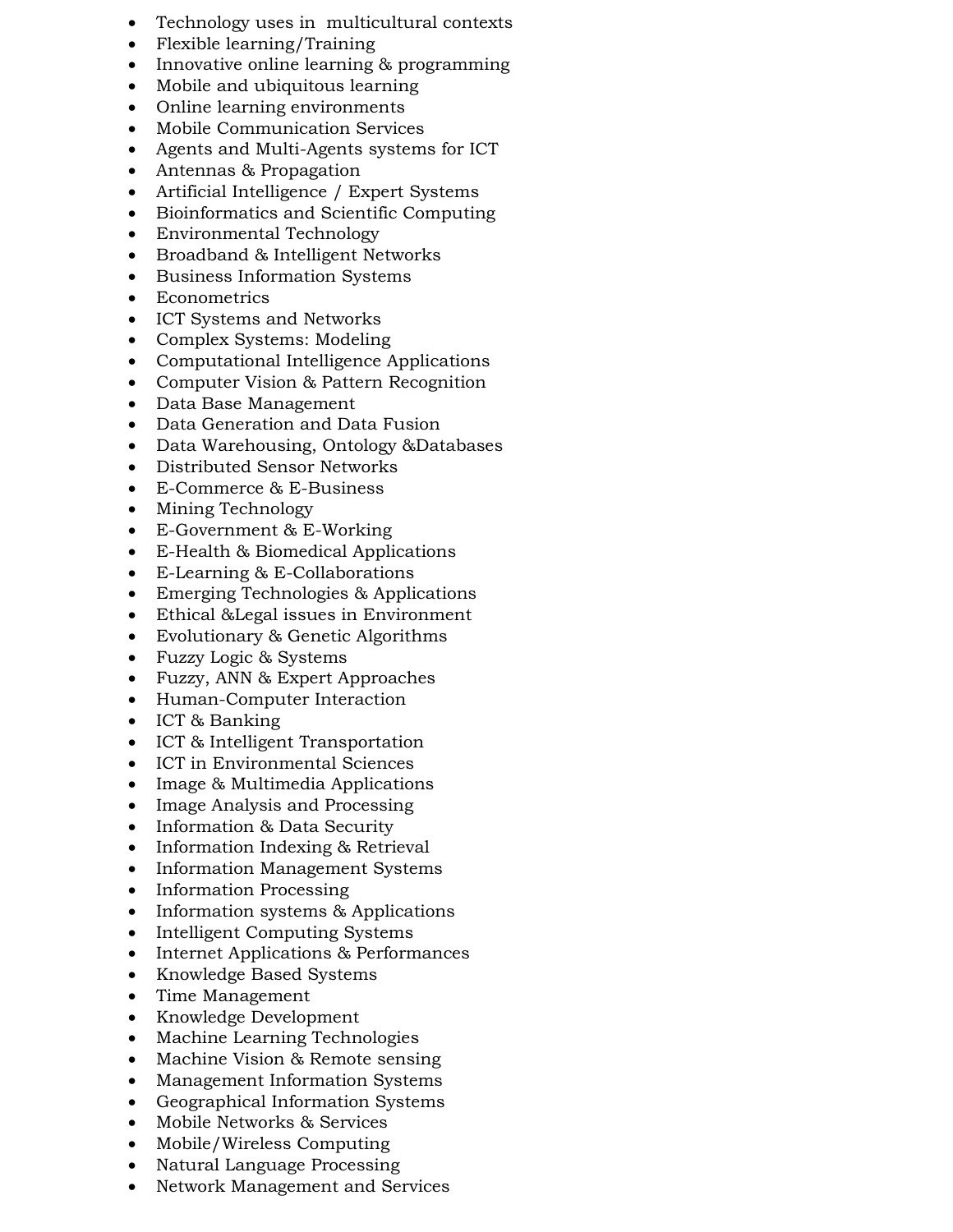- Networking Theory & Technologies
- Neural Networks Applications
- Next Generation Network
- Optical Communications
- Parallel and Distributed Computing
- Protocols and Standards
- **QoS Management**
- Real-Time and Embedded Systems
- Robotic Technologies
- Satellite & Space Communications
- Security and Cryptography
- Semantic Web Applications
- Signal & Image Processing
- Systems & Software Engineering
- Virtual workforces
- Web Engineering
- Wireless Communications
- Emerging Technologies in Education
- Engineering Education and Sustainability
- Innovation and Good Practice
- Learning and Teaching Methodology
- Media Production
- Computer Software in Engineering
- Mathematical and Statistical Applications
- e-Learning Tools and Developments
- Computer Science in engineering
- Web-based Learning
- Elect/Electronics Engineering Education
- E-Learning & Classroom Learning
- Mechanical Engineering Education
- Technologies of Virtual Education
- Chemical Engineering Education
- Computer and Web-based Software
- Ethical Issues in Engineering Education
- Virtual Environments for Education
- University-Industry Collaboration
- Digital Classrooms
- Innovation in Engineering Education
- Multimedia in Engineering Education
- Current and Future Trends and Directions
- Historical Foundations and Heritages
- Philosophical Issues of Education
- Sociological Perspectives
- Psychological Aspects
- Political Dimensions
- Legal and Institutional Issues
- Education Practice: Issues and Experiences
- Economics/Management of Education
- Indigenous Education
- Internationalization and Globalization
- Adult Education/Life-Long Learning
- Distance Education and Open Education
- Virtual Education and Learning
- Technologies, Strategies and Methods
- Modeling, and Learning
- Organizational Learning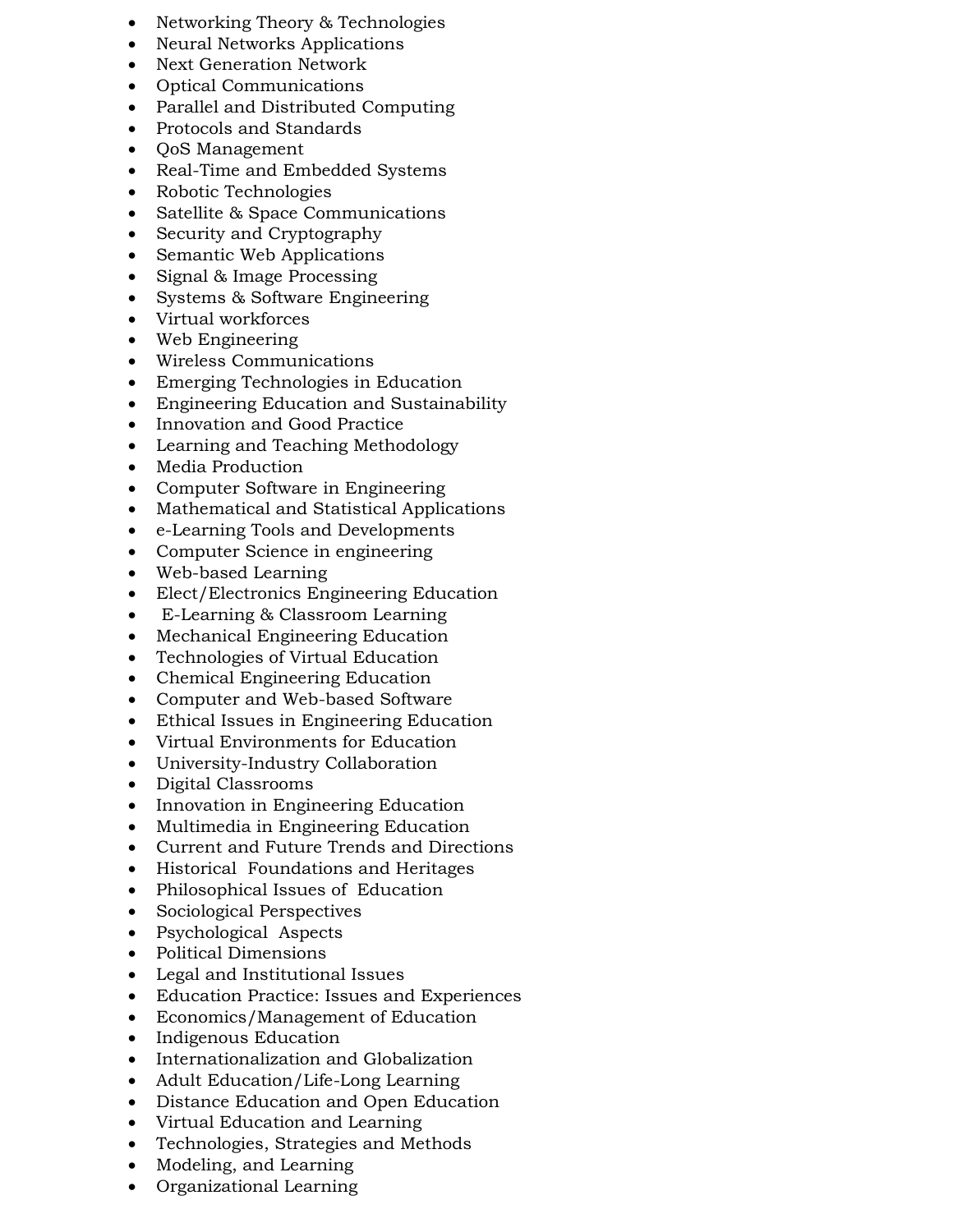- Research and Development
- Online Systems and Forums
- Teacher Education
- Gender, Feminism and the Girl-Child
- Religious and Cultural Construction
- The School Principalship
- Teaching and Learning Projects
- Language, Mother Tongue and TL
- Quality, Testing and Assessment
- The Learning Society
- E-Society and Modernity
- Mathematics Education
- Studentship and Graduations
- Employment and Labour Dynamics
- Diversity, Barriers and Rights Issues
- Technology, Software and Games
- Pre-primary and Primary Education
- Intellectual Property and Copyrights
- Colonialism and Education
- Quality Assurance, Accreditation, Certification
- Vocational/Technical Education
- Physical Education and Sports
- Social Studies and Nationalism
- Business Education & Entrepreneurship
- Agricultural Education
- Music Education
- Fine and Applied Arts
- Home Economics/Management
- Health Education and Safety
- Population Education
- Teaching and Learning for Citizenship
- Military Education
- Architecture Education
- Science Teaching and Learning
- Cross-Cultural Studies in TL
- Educational Projects and Innovations
- Knowledge Management
- The Private Sector and Education
- Education Networks/Cooperation
- Experiences/Experiments in Learning
- Secondary Education and Pre-University
- Remedial Programmes and Extra-Murals
- Engineering and Medical Education
- Legal Education and Human Rights
- Nomadic and Non Formal Education
- Education Policy Implementation
- Universal Basic Education
- Curriculum Planning and Implementation
- Monitoring and Evaluation
- Environmental Education
- Human-Computer Interaction
- Libraries and Information Studies
- E-Learning, M-Learning and U-Learning
- Parenting/Homeschooling and TL
- Administration and Organization of Education
- Virtual Technologies, Objects and Classrooms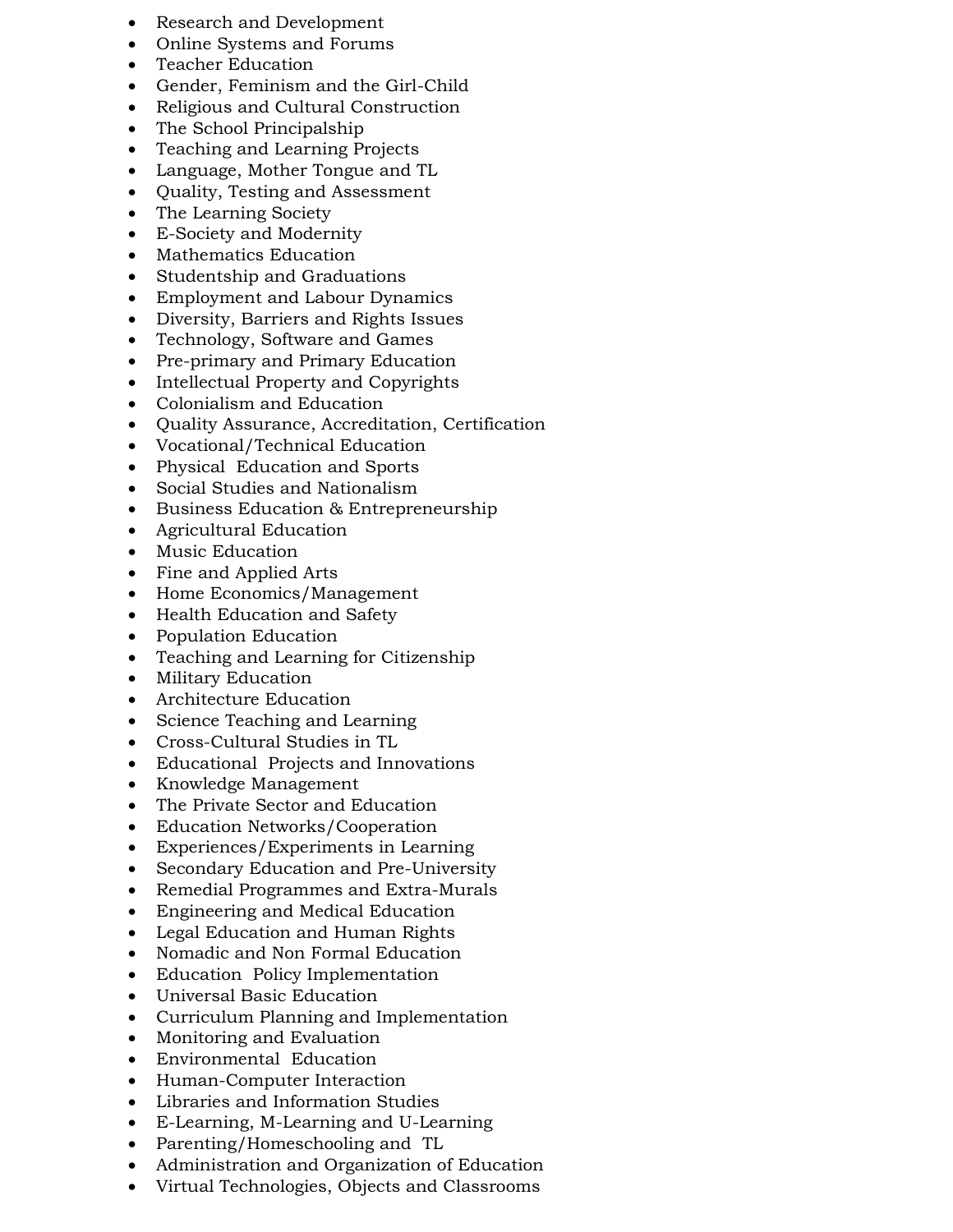- Links and Experience Between Institutions,
- Industries and Local Community
- Teaching Status and Motivation
- School Plant and Objects
- Contemporary Issues and Concerns
- Comparative Analysis and Experiences
- Learning Objects and Applications
- Prospects and Challenges of Education
- The Learner: Past, Present and Future
- Special Education/ Learning Disabilities
- Authoring and Publishing Technology
- Pedagogical Issues and Experiences
- Rural Education
- Academic Advising and Counselling
- Kinesiology and Leisure Science
- Geographical Education
- Research Methodology
- Innovation and Change In Education
- Instructional Design
- Intelligent E-Learning Systems
- Intelligent Training Technology
- Interactive E-Learning Systems
- Interactive Learning Environment
- Knowledge Management In E-Learning
- Learning and Content Management Systems
- Learning and Teaching With Technology
- Learning Objects
- Life Long Learning and Technology
- Mobile Learning
- Multimedia Applications
- Network Based Education and Training
- Pedagogical and Practical Issues
- Pedagogical and Practical Issues
- Professional Development & Teacher Training
- Simulations In Education
- Teaching/Learning Strategies
- Video Games For Learning
- Virtual Classroom, Virtual University

## **Guidelines for Authors**

The Full Text papers in MS Words should be submitted by one of the authors of the paper through email attachment.The submitting author takes responsibility for the paper during submission and peer review. All submitted formatted full-text papers should report original, previously unpublished research results, experimental or theoretical. Papers submitted to the conference should meet these criteria and must not be under consideration for publication elsewhere.Manuscripts must be submitted on the understanding that they have not been published elsewhere and are not currently under consideration by another conference.All enquiries concerning the publication of accepted manuscripts should be addressed to conference secretariat.All manuscripts are subject to peer-review and are expected to meet the scientific criteria of significance and academic excellence. Submissions will be considered by two members of the scientific committee.All manuscripts should include the following information:Paper title,Full author names,Full institutional mailing addresses and E-mail addresses when submitting manuscripts for potential publication in the conference proceedings, please [submit an original editable file.](http://www.waset.org/submit.php) All figures, images, tables, etc., should be embedded into the original file. The manuscript should contain an abstract with five keywords. The abstract should be self-contained and citation-free and should not exceed 150 words.One of the authors of the manuscript should sign the **copyright agreement** of their manuscripts, and all open access articles are distributed under the terms of the Creative Commons